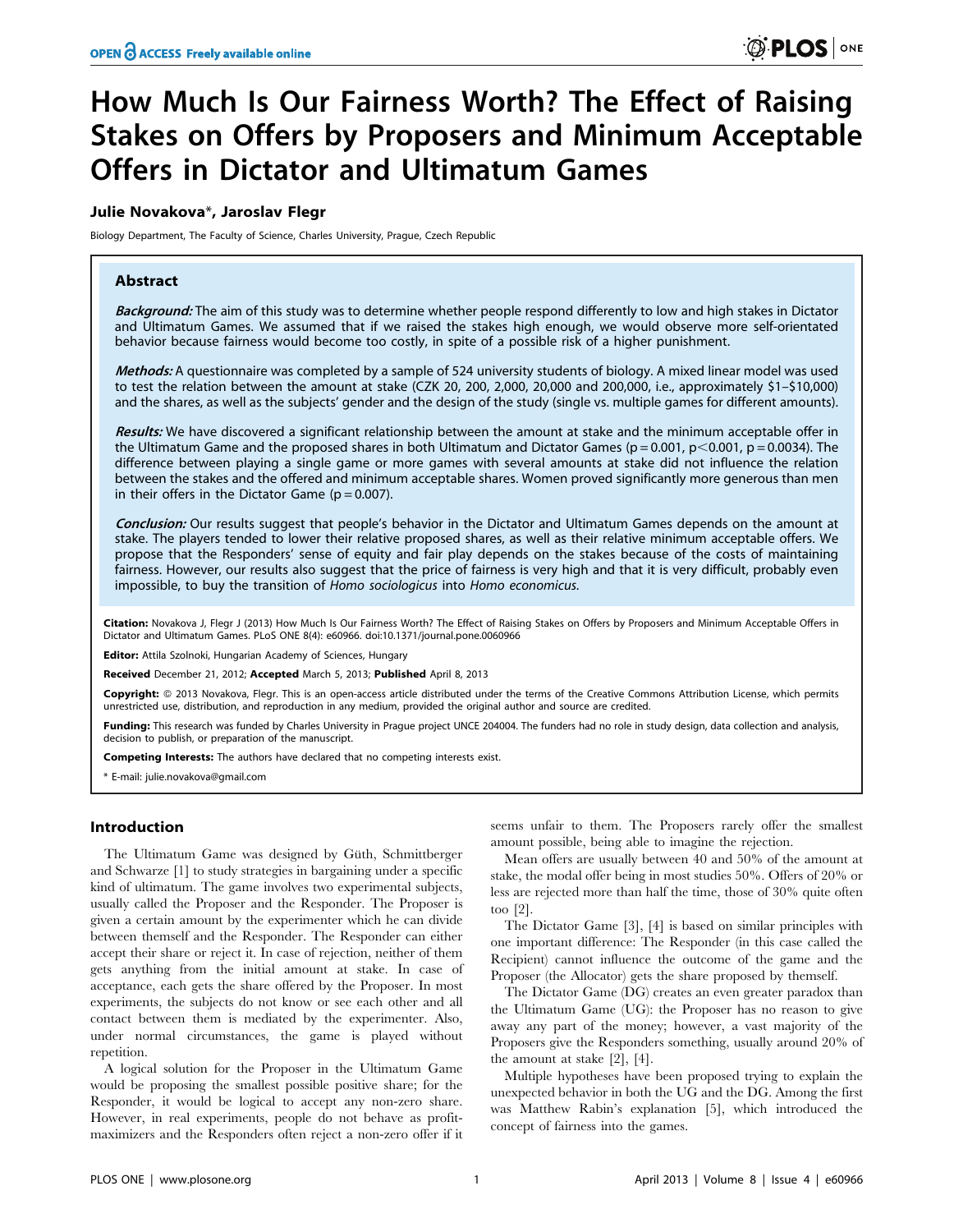Levine [6] developed a model counting with several types of people on a scale from spiteful to altruistic, thus explaining the mostly fair-seeming but sometimes selfish, spiteful or illogical behavior.

Fehr and Schmidt [7] and Bolton and Ockenfels [8] came up with inequity aversion models; however, unlike Rabin's, their hypothesis did not include the players' intentions, only the comparison of the payoffs. This almost definitely amounts for a certain part of the decisions in the games, but as Güth and van Damme [9] showed by introducing a third ''dummy'' player into the UG, similar to the Recipient in the DG, the Responders indeed cared about equity – toward themselves. The relative payoffs of the ''dummies'' had no significant effect on the rejection rates.

So far, it seems that the players care about their co-players' intentions, fairness to themselves and both the absolute and relative payoffs. Camerer and Thaler [10] commended Rabin's attempts to include fairness and manners in game theory. And according to Falk, Fehr and Fischbacher [11], intentions of the coplayer are the most important for most players, although they care about maximizing their payoff as well.

However, it looks like the Proposers want to seem fair rather than be fair. By manipulating the value of the chips used in their experiment instead of bills, Kagel, Kim and Moser [12] showed that many Proposers only offered what the Responders would think was the fair share, but actually was not. Although fairness is a very important social norm, it seems that for many people it is a norm only, but not something intrinsically incorporated in their behavior; if there is a chance of violating it without the other party knowing, many people do it.

Rotemberg [13] proposed an explanation of risk-loving for rejections of low offers and also proposing them; these strategies violate payoff maximization in most situations.

Finally, Levitt and List [14] argued that giving in the DG is a framing effect based on the fact that the situation evokes a social norm of giving and the subjects do not violate it, partly because of the authoritative figure of the experimenter. Nevertheless, that does not explain the findings from the UG very well.

In the 1990s, an important question was raised in Ultimatum and Dictator Games research: Would raising the stakes influence the players' behavior – and if yes, then how?

The first notions counted on the assumption that the Responders would be unwilling to turn down an unfair offer, if it represented a lot of money, and the Proposers would realize it and lower their relative offers. Rejecting a substantial sum of money would be a very high price for satisfying one's taste for fairness.

Game theorists, economists and evolutionary psychologists have since attempted to determine whether the players' strategies change under high stakes. Most of them discovered no difference compared to low stakes; however, other studies found that with the stakes raised, the relative offers and their rejection rates go down, as shortly summarized below.

Tompkinson and Bethwaite [15] used a sample of 43 lawyers who filled out their questionnaire to determine whether there was a difference in the proposals and minimum acceptable offers (MAOs) under the stakes of \$10 and \$10,000 respectively. The mean offers did lower, but the modal offers were still 50% and the difference was not statistically significant.

Hoffman, McCabe and Smith [16] could not reject the null hypothesis of the players' responses on the stakes of \$10 and \$100 respectively having the same mean.

Slonim and Roth [17] conducted an experiment in the Slovak Republic with the stakes of 60, 300 and 1 500 Slovak Crowns

(about \$2, \$10 and \$50 in 1994 when the study was conducted). They too could not find any significant difference.

Lisa Cameron [18] used the opportunity to raise the stakes by a factor of 40 by conducting the experiment in Indonesia. It did not change the offers.

Carpenter, Verhoogen and Burks [19] replicated the experiment performed by Hoffman et al. [16] with raising the stakes from \$10 to \$100 and also found no significant change.

However, Munier and Zaharia [20] observed that raising the stakes by a factor of 50 had an influence on the minimum acceptable offers, which lowered, although it did not alter the proposed offers significantly.

Recently, a study introducing high stakes in India was published [21]. The authors used stakes raised by a factor of 1 000 in case of the highest amount at stake, which was 20 000 Indian rupees (approximately \$410). The highest stakes amounted to a little over an average year's income in the area. The Proposers also received a message informing them about the rational decision being the lowest possible positive offer. Almost all of the offers under all stakes were under 30%. The proportion offered decreased significantly as the stakes increased and so did the rejection rates. This example shows us that raising the stakes very high, possibly with help of the Proposer's framing, can lead to far more ''selfish'' behavior in the game.

If we look at other experimental economic games, we find evidence of the influence of high stakes in the Trust Game [22], where the senders sent relatively less if the stakes were high; however, the difference was not significant as regards the proportions sent back by the receivers, which corresponds with findings from the DG (see below). Kocher, Martinsson and Visser [23] found no significant difference in the case of the Public Goods Game.

In the DG, Forsythe et al. [4] studied whether the Allocators give the Recipients a different share from the stakes of \$5 or \$10 respectively; they did not. List and Cherry [24] used stakes of 20 and 100 dollars and found no significant change either. Nevertheless, the number of papers on this topic is much lower than in the case of the UG.

An interesting DG experiment was conducted by Blake and Rand [25], who supplied the role of large monetary stakes by highly valued stickers in a study focused on children. They found that 6-year-old children donated significantly more low-value than high-value stickers. This not only tells us something about fairness and equity preferences among young children, but also shows that in some cases, offers can be significantly more selfish under the high stakes condition.

In his meta-study of the DG, Engel [26] found the effect of raising stakes significant if he focused on the studies which manipulated the amounts at stake. The higher the stakes, the more the Allocators kept to themselves. The effect explained about 3.6% of the data variability.

For further and broader information, Camerer and Hogarth [27] reviewed the literature available on the subject of high monetary incentives in experimental economics. They concluded that high stakes considerably influence judgement- and decisionmaking tasks, but have little effect on bargaining games. According to them, raised incentives might not change the subjects' understanding of the task or their self-interest.

The most frequent explanation of those results is risk aversion in the case of high incentives [28], [29]; however, that cannot account for the findings from the DG; therefore a taste for fairness, as introduced by Rabin [5], is likely to partially contribute.

According to our hypothesis, the offers and MAOs would lower if the amount at stake was high enough; metaphorically speaking,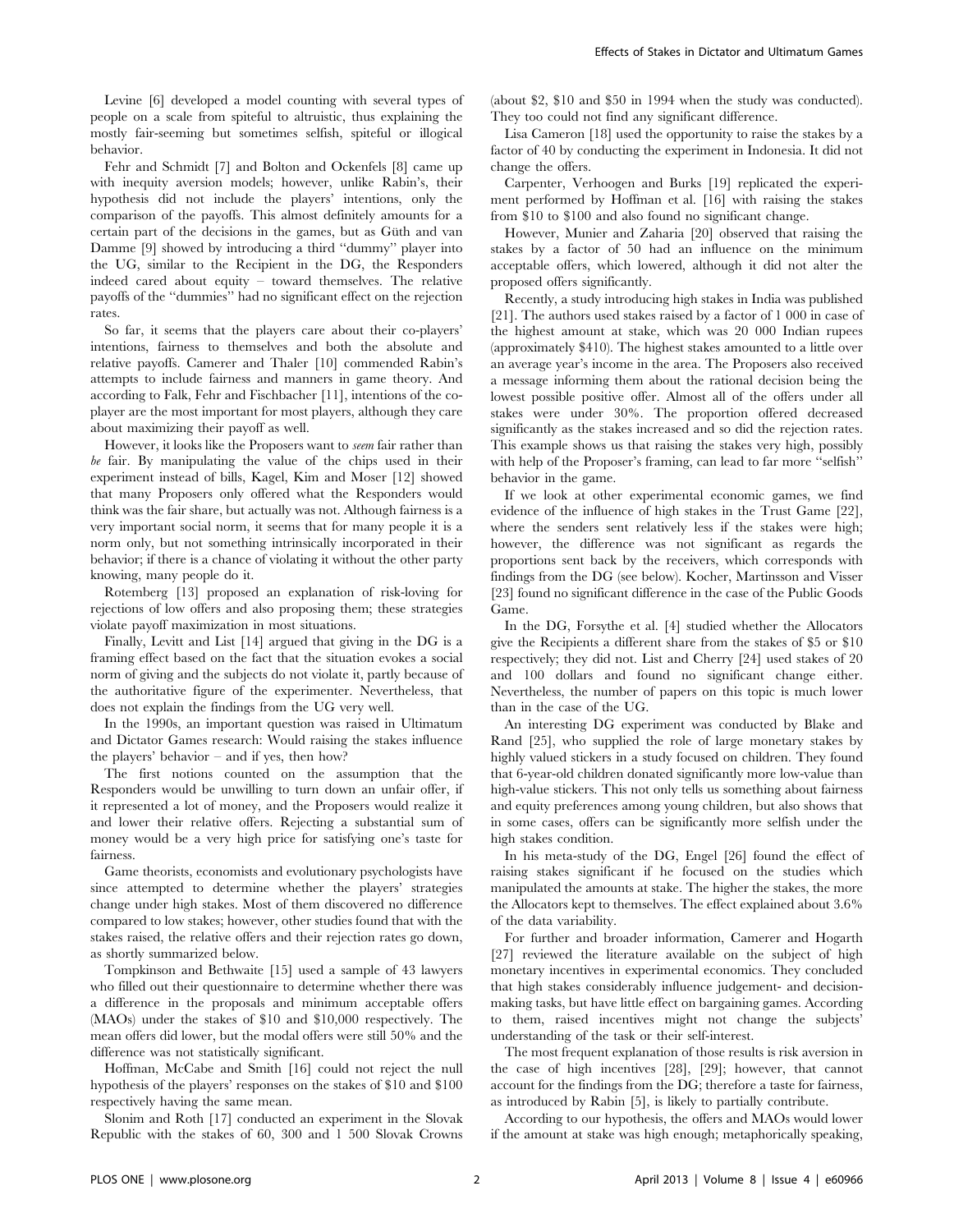the Homo sociologicus could be turned into Homo economicus by raising the stakes. Only two of the aforementioned studies have dealt with amounts higher than 100 dollars. In the present study we raised the stakes up to CZK 200,000 (approximately \$10,000).

It is true that on the other hand, the Proposers could be more careful in their offers because the possible punishment for an unfair offer would be higher. However, we assumed that not many Responders would be willing to pay so much themselves to punish an unfair, but still extremely valuable offer in case of raised incentives, and that the Proposers might be counting on that, being able to imagine their own decisions in the same situation, and offer smaller proportions of the whole amount than in case of low incentives – although they might not drop very rapidly because of the other factor at play, the risk aversion.

And although some of the Responders might find the same proportional offers smaller than 50% ''more unfair'' under the high stakes condition, which could create a bigger discomfort, they also might be pleased just by the actual amount to gain. That would still be for example CZK 20,000 (almost a month wage in the Czech Republic), if the Proposer split the amount 9:1 in case of the highest stakes.

We also decided to study the effect of playing a single game versus five different games, each one with increasing amounts at stake. We assumed that seeing the raising stakes could push the subjects even more toward a more selfish behavior, because – in spite of not repeating the same game and having no feedback from a co-player – it could evoke a learning situation, similar to playing with repetitions, such as in Roth and Erev [30] who observed a lowering in offers when the UG was played repeatedly. While in a one-shot game, the players both consciously and unconsciously use principles from everyday life, which are useful in reality but not in the game, in the subsequent rounds of a repeated game they gradually learn strategies closer to the basic game-theoretical model of Homo economicus, better suited for an anonymous game. Playing several different games with raising amounts could have an analogous effect.

As far as we know, this is the first study to explore the players' behavior with raising stakes four times (by a factor of 10, 100, 1,000 and 10,000) and under the following conditions: playing one game and playing several games with a different amount each time.

## Methods

#### Conducting the Study

We used a questionnaire method because it enabled testing a large sample of subjects and offer very high stakes. The sample consisted of 524 undergraduate students of the Faculty of Science of the Charles University, their mean age being 20.88 (median 20, s.d. 2.11). 388 (71%) of the subjects were females. The students were invited to take part in the study during regular evolutionary biology courses. They signed the informed consent form and filled out the questionnaire immediately after a written test which was an optional part of the evolutionary biology exam. For previous usage of this sample recruitment method, see Flegr and Příplatová [31]. Approximately 90% of students of Evolutionary Biology and Microevolution & Macroevolution took part in the written exam and about 95% of them consented to take part in the study. The study was approved by the IRB Charles University, the Faculty of Science.

Rules of the Ultimatum and Dictator Games were explained to the subjects in the questionnaire as stated below:

''The Dictator Game is played non-repeatedly and anonymously by two players, the Allocator and the Recipient. The Allocator is

given an amount which they can divide between themself and the Recipient (the smallest, indivisible unit being CZK 1). They both keep the proposed shares.''

''The Ultimatum Game is played non-repeatedly and anonymously by two players, the Proposer and the Responder. The Proposer is given an amount which they can divide between themself and the Responder (the smallest, indivisible unit being CZK 1). This game is different in the aspect that the Responder can influence it: If they accept the offer, both players get the proposed shares. If they reject it, both get nothing.''

The experimental questions were ''How much would you offer in the Dictator Game?'', ''How much would you offer in the Ultimatum Game?'' and ''What is the minimum offer you would accept in the Ultimatum Game?''.

Besides the effect of raising the stakes, we also tested two different treatments on our sample; in Treatment Five, 101 students were given a questionnaire in which they answered the questions for five different amounts: CZK 20, 200, 2,000, 20,000 and  $200,000$  (\$1 = approximately CZK 20). Another 423 students in Treatment One were divided into five groups and each one provided answers in a game with just one of these amounts (which is why we chose a larger sample for the second treatment).

#### **Statistics**

We used a mixed linear model in SPSS 18.00 (IBM corporation) to estimate the relationship between the amount at stake and the shares allocated, and also for assessing the influence of the two treatments and gender of the subjects. Within-subjects effects of multiple observations for one person in Treatment Five were filtered in the model. Results with  $p<0.05$  in a two-sided test were considered significant. The analyzed dataset is available for download as a supplement of this paper, Dataset S1.

## Results

The mean relative offers and minimum acceptable shares gradually lowered with the increasing stakes, as listed in Table 1.

The dependent variables in the LMM analysis were the relative shares offered in the DG and the UG and the relative MAOs in the UG; the explanatory variables were a logarithm of the amount at stake and two binary variables, the treatment (one amount vs. five amounts at stake) and gender. The logarithmic transformation was used because the average shares (as seen in Table 1) dropped approximately the same for each step, not still more as the stakes rose; therefore we deemed this transformation useful to describe the influence of the stakes on the shares correctly. We included the subjects' gender in the model because men and women had proven to behave differently in experimental economics games (as discussed in the next section) – and hence the gender could explain a part of the variability of the data. We estimated the influence of the treatment on the effect of the amount at stake on the offers and MAOs by including an interaction between the treatment and the amount at stake in the model. The mixed linear model provides an estimation of parameters of the line best fitting to describe the relationships between tested variables; however, it cannot provide the effect size. Therefore we also calculated an estimated effect size from a linear regression analysis for each treatment (see Figures 1, 2, and 3).

We found a significant negative relationship between the logarithm of the amount at stake and offers in the DG  $(p= 0.034)$ , proposed shares in the UG  $(p< 0.001)$  and MAOs in the UG  $(p= 0.001)$  as listed in Table 2 and shown in Figures 1 to 3. The effect of the treatment was insignificant, as well as the interactions of the treatment and the stakes. In the DG, women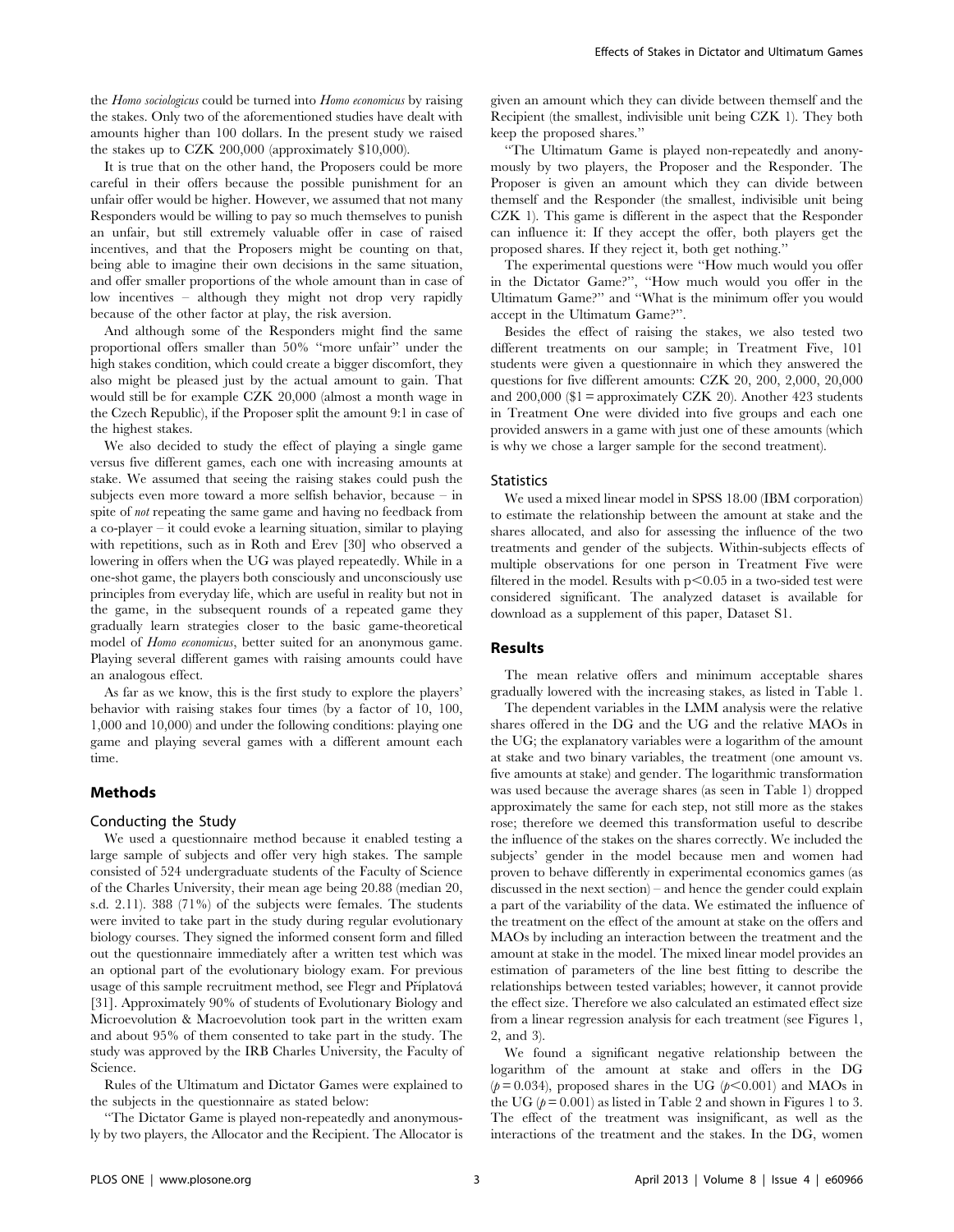| Table 1. Mean offers in the DG and the UG. |                      |                      |                    |  |  |  |  |  |
|--------------------------------------------|----------------------|----------------------|--------------------|--|--|--|--|--|
|                                            | Mean offer in the DG | Mean offer in the UG | Mean MAO in the UG |  |  |  |  |  |
| <b>CZK 20</b>                              | 28.3%                | 45.8%                | 41.9%              |  |  |  |  |  |
| <b>CZK 200</b>                             | 27.9%                | 43.4%                | 37.9%              |  |  |  |  |  |
| <b>CZK 2,000</b>                           | 24.7%                | 40.0%                | 34.7%              |  |  |  |  |  |
| CZK 20,000                                 | 23.6%                | 38.7%                | 33.4%              |  |  |  |  |  |
| CZK 200,000                                | 23.3%                | 37.2%                | 30.1%              |  |  |  |  |  |

Mean offers in the Dictator and Ultimatum Games and minimum acceptable offers in the Ultimatum Game (expressed as a percentage of the amount at stake).

doi:10.1371/journal.pone.0060966.t001

proved significantly more generous in their offers than men  $(p= 0.007)$ ; this effect was not observed in the UG. An analysis without interactions was run too to estimate how the treatment influenced the shares directly – not how it influenced the relation between them and the stakes. In this case, the effect of the treatment was significant in offers in both games  $(p<0.001$  in both cases); the effects of the stakes and in the DG also gender remained. In MAOs in the UG, the effect of the treatment on the shares was insignificant  $(p = 0.567)$ .

## Discussion

We found that the amount at stake had a significant effect on the subjects' behavior in the games; the more was at stake, the relatively lower were the proposals as well as the minimum



Figure 1. Effect of the amount at stake on the relative proposed shares in the DG. The stakes are shown on a logarithmic scale and are in CZK. The points were jittered to be better visible in their numbers. Treatment One, where the subjects only answered questions for one amount at stake, is marked with circles and the color of the points and the regression line is blue. The estimated effect size for the influence of the stakes on the shares in Treatment One is 0.8%. Treatment Five, where the subjects answered questions for all five amounts, is marked with squares and it has red points and the regression line. The estimated effect size for the influence of the stakes on the shares in Treatment Five is 1.2%. doi:10.1371/journal.pone.0060966.g001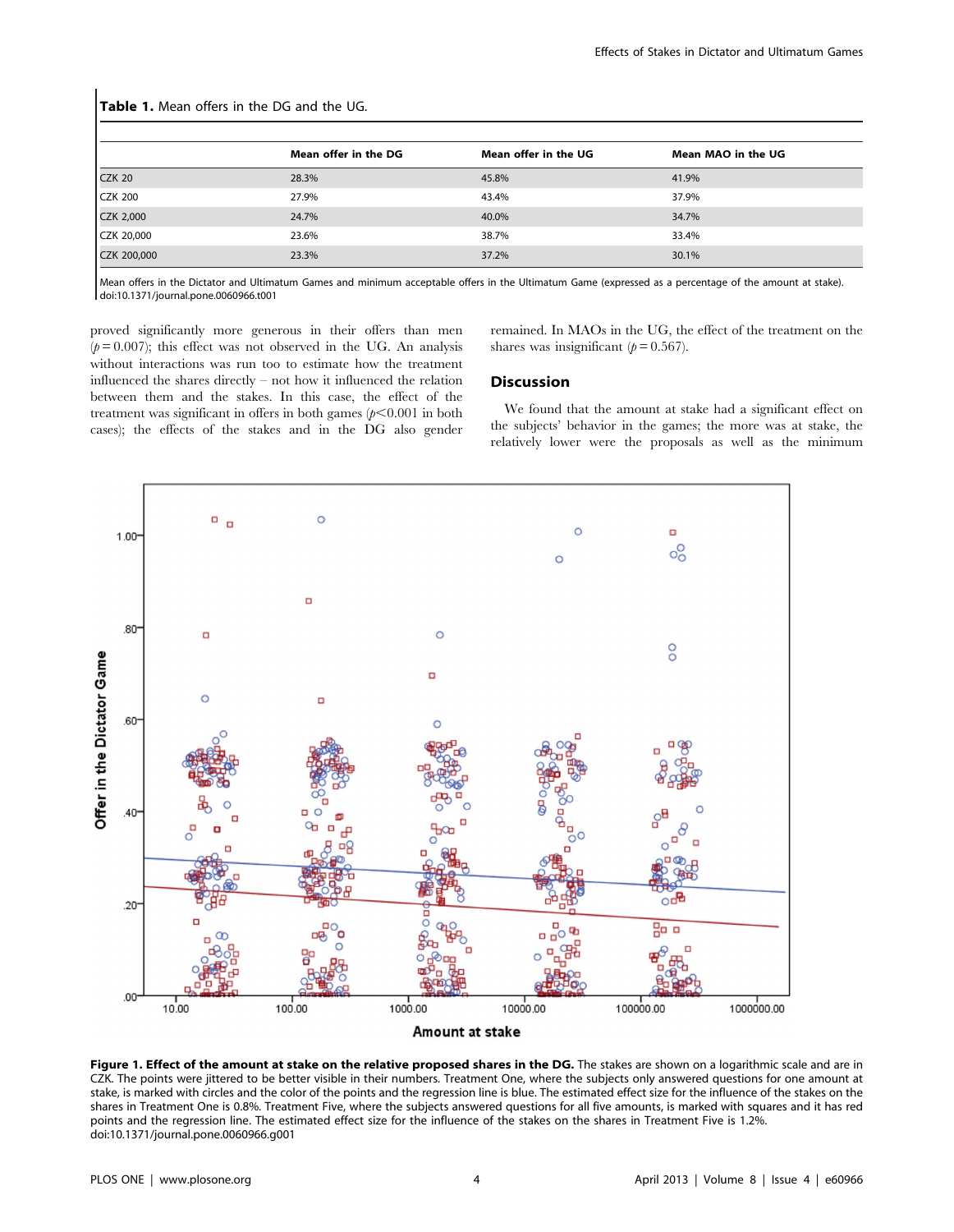

Figure 2. Effect of the amount at stake on the relative proposed shares in the UG. The stakes are shown on a logarithmic scale and are in CZK. The points were jittered to be better visible in their numbers. Treatment One, where the subjects only answered questions for one amount at stake, is marked with circles and the color of the points and the regression line is blue. The estimated effect size for the influence of the stakes on the shares in Treatment One is 3.2%. Treatment Five, where the subjects answered questions for all five amounts, is marked with squares and it has red points and the regression line. The estimated effect size for the influence of the stakes on the shares in Treatment Five is 3.0%. doi:10.1371/journal.pone.0060966.g002

acceptable offers. This supports our hypothesis that high stakes can lower people's equity preference and their tendency to show fair play; the price to be paid for fairness would be too high and most of our subjects seemed unwilling to pay it, as they were willing to accept much lower relative offers with the amount at stake growing. Especially the MAOs lowered quite quickly and the subjects seemed to be quite readily accepting unfair offers (albeit not very often less than 20%).

This is in contrast with the results of a number of previous studies [15–19], although partially in correspondence with some others (Munier and Zaharia [20] in the case of MAOs in the UG; Blake and Rand [25] in the case of the given share in the DG, which proved influenced by the value of the stickers in a part of their sample) and fully in line with Andersen et al. [21].

Our proposed explanation is that with raising the stakes high enough, specifically four times by the factor of ten, the subjects would be unwilling to pay the price for fairness which would be up to CZK 100,000 in the case of the largest stakes. Many studies showing an absence of the effect used a smaller range of stakes which resulted into a too low effect size.

Of course if the interactions between the players were repeated, then punishing the Proposer for an unfair offer by turning it down

would be a functional profit-maximizing strategy from the Responder, which would most probably receive a better offer next time. This would lead to a ''fairness spread'' in a population, which is with a high probability a process actually running in human societies. Also the results from the Spatial Ultimatum Game [32] suggest that. Nevertheless, we focused on a ''classic'' Ultimatum Game, which tries to eliminate the social conventions by a one-round anonymous setting.

Another reason why we might have discovered the effect is a large sample; most studies in the field worked with a much smaller sample, while we had 524 participants. Such a sample enabled a higher statistical power of the tests and could have contributed to the rejection of the null hypothesis.

Most important is to compare our results with the opposite results reported by Tompkinson and Bethwaite [15] who used the amount of \$10,000 in their study. We suggest three most probable explanations: Whereas their sample consisted of established lawyers, ours were university students of biology. Although some studies [33] found no significant difference between students and other demographic samples in experimental economics games, the fact that students usually have very low incomes might have contributed to the fact that they were willing to accept lower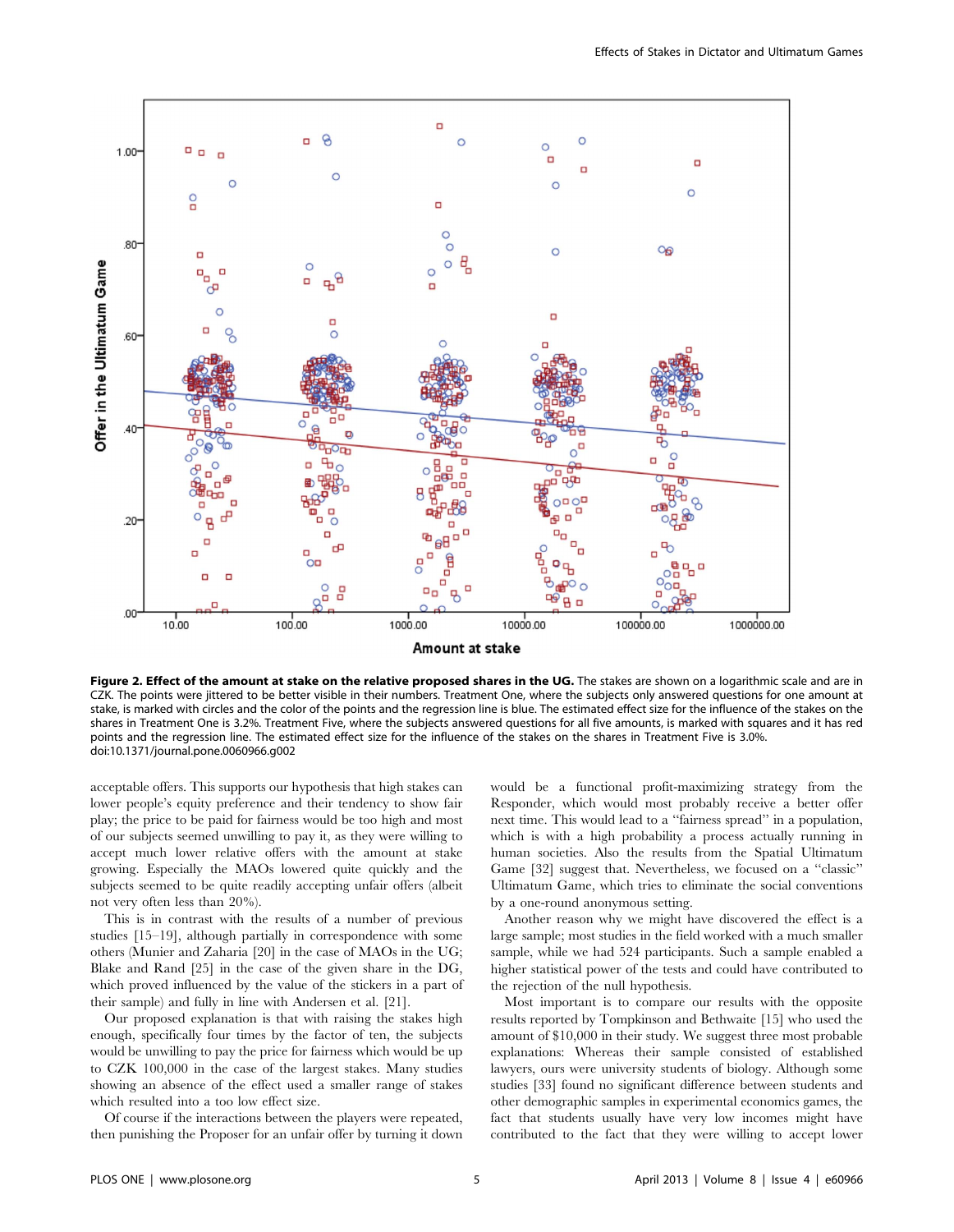

Figure 3. Effect of the amount at stake on the relative MAOs in the DG. The stakes are shown on a logarithmic scale and are in CZK. The points were jittered to be better visible in their numbers. Treatment One, where the subjects only answered questions for one amount at stake, is marked with circles and the color of the points and the regression line is blue. The estimated effect size for the influence of the stakes on the shares in Treatment One is 7.5%. Treatment Five, where the subjects answered questions for all five amounts, is marked with squares and it has red points and the regression line. The estimated effect size for the influence of the stakes on the shares in Treatment Five is 1.8%. doi:10.1371/journal.pone.0060966.g003

relative offers, could imagine other colleagues doing so and therefore offered less to maximize their own profit. This assumption is supported by the findings of Engel [26] about students being less generous than working people (see more in Limitations).

Another reason might be the fact that the average wage in the Czech Republic is about \$14,500 p.a. In the USA, it was around \$35,000 in 1993, and approximately \$62,500 in 2010, according to the U.S. Consumer Expenditure Interview Survey. If an experiment with \$10,000 was conducted in the USA today, it would still mean four times less for the US citizens than for the Czech people – as if the experiment was conducted with \$2,500 instead of \$10,000. Tompkinson's and Bethwaite's [15] stakes of \$10,000 are less than a third of the US average wage in 1993. Our stakes of \$10,000 correspond to two thirds of an average wage in the Czech Republic, so it cannot be very well compared. The stakes would have to have been \$20,000 in the US in 1993 to have a similar value for the experimental subjects. That is a very large difference and as far as we know, no one has carried out a study with \$20,000 at stake in the United States.

The third reason concerns the sample size; as mentioned above, our sample of 524 participants is much larger than usual. Tompkinson and Bethwaite had a sample consisting of 43 people. Also, the intensity of the effect in our study is not big, the shares did not drop rapidly with raising the stakes and the percentage of explained variability is not high. In a small sample, such an effect might not be detected as significant despite its presence.

The absence of a significant effect of the treatment on the relationship between the stakes and the relative shares rejected our hypothesis that in Treatment Five, the subjects would lower their shares more rapidly. The treatment alone had an effect on offers made by the Allocators and Proposers, which were lower in Treatment Five, but the slope of the line fit to the shares decreasing with the increasing amount at stake remained practically the same in both treatments.

In differences between both genders, women proved more generous in the Dictator Game; as giving in the Dictator Game is more of an expression of altruism, while the Ultimatum Game is more like bargaining, it is possible that this fact might have contributed to the differences in the Dictator Game and not in the Ultimatum Game.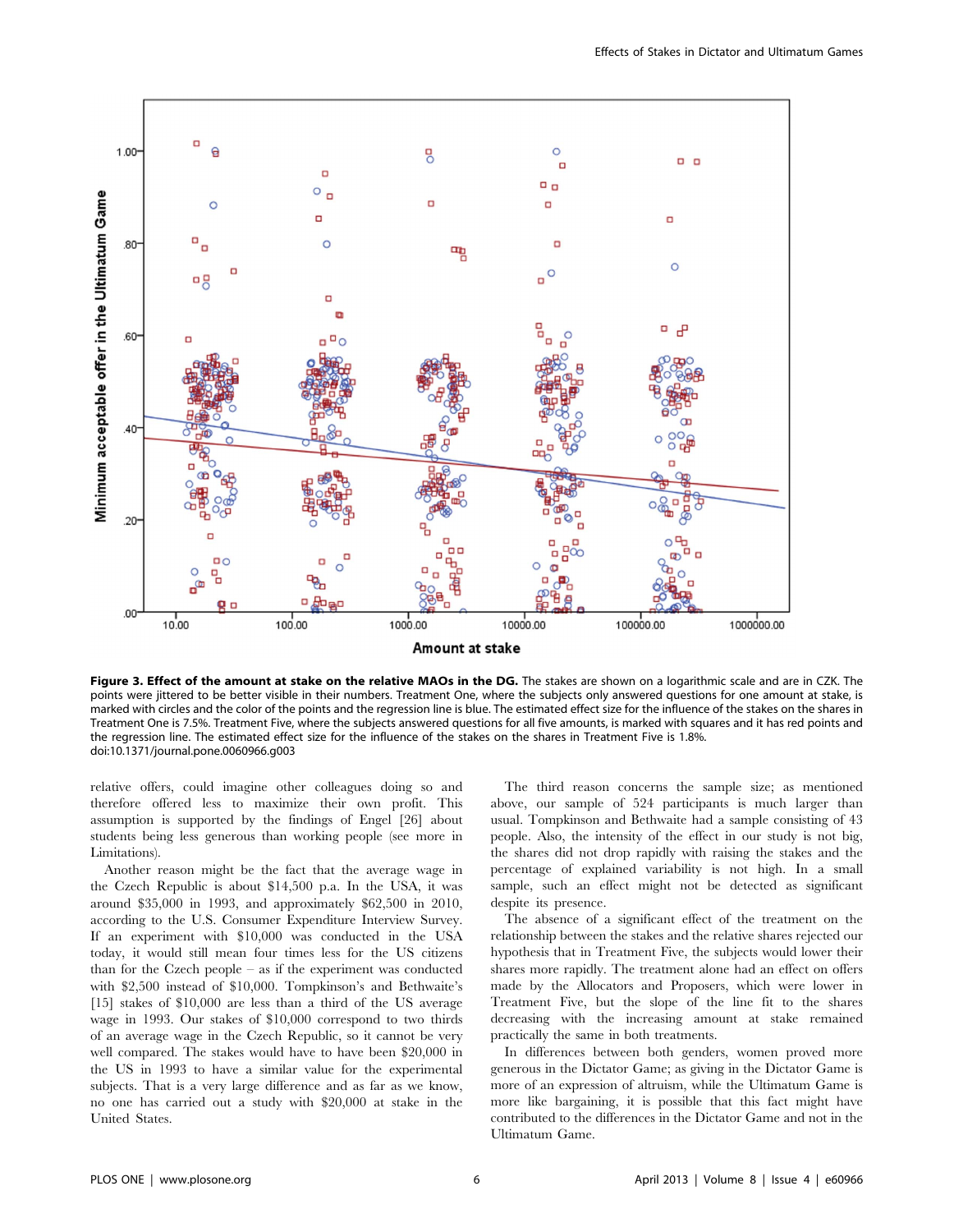|                                                   |                                                 | <b>Estimate</b> | <b>Standard error</b> | df      | t        | p value |
|---------------------------------------------------|-------------------------------------------------|-----------------|-----------------------|---------|----------|---------|
| Offer in the<br><b>Dictator Game</b>              | Intercept                                       | 0.253           | 0.027                 | 555.238 | 9.261    | < 0.001 |
|                                                   | Logarithm of the stakes $-0.016$                |                 | 0.007                 | 541.308 | $-2.128$ | 0.034   |
|                                                   | Treatment                                       | 0.045           | 0.036                 | 459.864 | 1.261    | 0.208   |
|                                                   | Treatment * Logarithm 0.002<br>of the stakes    |                 | 0.011                 | 523.646 | 0.158    | 0.874   |
|                                                   | Gender                                          | 0.044           | 0.022                 | 814.412 | 2.724    | 0.007   |
| Offer in the<br>Ultimatum Game                    | Intercept                                       | 0.453           | 0.022                 | 506.526 | 20.583   | < 0.001 |
|                                                   | Logarithm of the stakes $-0.027$                |                 | 0.006                 | 517.635 | $-4.566$ | < 0.001 |
|                                                   | Treatment                                       | 0.045           | 0.028                 | 410.276 | 1.583    | 0.114   |
|                                                   | Treatment * Logarithm 0.007<br>of the stakes    |                 | 0.009                 | 497.794 | 0.794    | 0.428   |
|                                                   | Gender                                          | 0.023           | 0.014                 | 813.467 | 1.707    | 0.088   |
| Minimum acceptable offer<br>in the Ultimatum Game | Intercept                                       | 0.434           | 0.024                 | 485.479 | 17.957   | < 0.001 |
|                                                   | Logarithm of the stakes $-0.023$                |                 | 0.007                 | 508.084 | $-3.406$ | 0.001   |
|                                                   | Treatment                                       | 0.031           | 0.031                 | 390.537 | 1.011    | 0.313   |
|                                                   | Treatment * Logarithm $-0.013$<br>of the stakes |                 | 0.010                 | 486.923 | $-1.391$ | 0.165   |
|                                                   | Gender                                          | 0.008           | 0.015                 | 792.031 | 0.544    | 0.587   |

#### Table 2. Influence of the stakes on the offers.

This table conveys estimates of the relationship between the shares and the stakes plus treatments and gender and the interactions of treatment with other explanatory variables. Significant results ( $p$ <0.05) are shown in italics.

doi:10.1371/journal.pone.0060966.t002

#### Limitations

It could be supposed that in a questionnaire study, the subjects had no reason to be honest about their real behavior; however, Güth et al. [1] found no significant difference between results from experiments with hypothetical and real stakes in their initial UG experiment. Camerer and Hogarth [27] mentioned in their review of the use of high incentives in experimental games that the Allocators usually kept more for themselves when the monies were real. Cameron [18] found the Proposers greedier in hypothetical games under high stakes than in real-money games; the Responders seemed more fairness-oriented in games with hypothetical money, more willing to turn down unfair offers.

Hertwig and Ortmann [34] investigated the effect of financial incentives in psychological and economic studies published in the Journal of Behavioral Decision Making. The results were inconsistent; in various cases, the incentives reduced data variability, decreased an effect of framing, influenced people's judgement, brought decisions closer to a modelled situation, impaired subjects' performance or had no effect at all. However, they focused mainly on tasks of judgement and decision.

Lindová et al. [35] conducted a real-money Dictator Game experiment with a similar sample (biology students at the Faculty of Science of Charles University in Prague) as we had with our hypothetical stakes and the Allocators gave the Recipients CZK 3.19 on average from the whole amount of CZK 10. The share of 31.9% is quite consistent with our results of 28.3% for CZK 20. The proportion given from CZK 10 is only a little higher, which supports the hypothesis that with rising stakes, the shares lower accordingly.

Engel [26] performed a meta-analytical study of 131 papers on the DG. He found the effect of asking hypothetical questions indistinguishable from real incentives at stake. Amir et al. [36]

found that stakes of \$1, compared to zero stakes, significantly reduced the mean offer in the DG, but in contrast, caused a marginally significant increase in the UG. Given the significance of 9.7% and a small effect size, the authors concluded that stakes have only little effect on the proposals in the UG. There was no significant effect found in the case of the MAOs in the UG. On the basis of these studies, we can assume that the hypothetical stakes have most likely a minor or negligible effect on the subjects' answers. Using hypothetical instead of real stakes also had two large advantages – it enabled us to use very large amounts at stake and helped us achieve an absolutely blind design of the study.

In our study, we worked with student participants; it could be supposed that such a homogeneous sample tells little about the behavior of the majority of people. It was discovered, for example, that more educated people tend to be more generous [37], [38]. However, regardless of the initial proposals and acceptable offers, according to our hypothesis the relative shares would lower with raising the amounts at stake, therefore having students as our sample represented no complication in determining the effect of stakes correctly. Moreover, what we actually found was an opposite of what might be expected based on this allegation; our subjects appeared less generous than people in most studies and their generosity lowered as the stakes grew. Bekkers [33] found in his broad study no difference in giving in the DG between students and non-students; it seems that the effect of education comes after graduation, most probably because the graduates' income increases once they enter the workforce.

In his large meta-analysis, Engel [26] found that students usually give less and are more likely to give nothing in the DG. This contradicts the initial assumptions that students, who have little experience with a harsh economic reality, would behave more altruistically than people from the professional environment.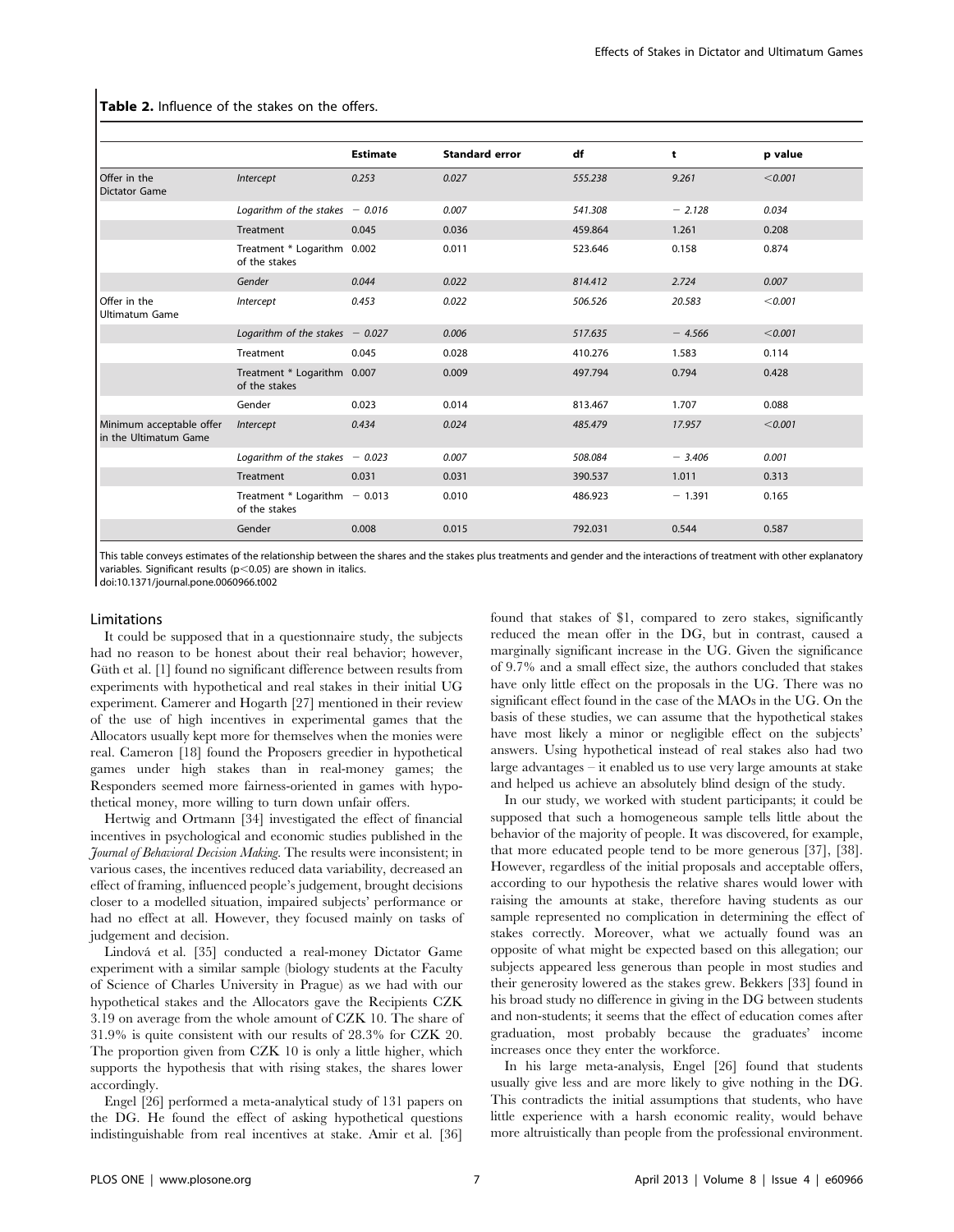However, it is more fit to describe our results. It is also possible that the fact that the students filled out their questionnaires after an exam contributed to their more selfish behavior, because they might have been tired or stressed.

The majority of our subjects were female, who tended to be more generous, similarly as in a study conducted by Eckel and Grossman [39] or in the meta-analysis by Engel [26] in an analysis of studies reporting subjects' gender in the DG; nevertheless, the same as stated above applies here – the possible higher generosity of the sample represented no complication in studying whether there would be a trend of lowering the offers and MAOs while raising the stakes. The connection between gender and generosity proved significant in our study for the offers in both games.

It is not clear to what extent the results obtained from a Czech population could be applied to people in general. The Czech Republic is a post-communist country, at the time of our research twenty-two years after the transition to democracy. It is also one of the most atheistic countries in the world. It would be important to repeat our study in other countries in the future. We should not forget that cultural diversity could lead to very different results in some cases. Behavior of players in WEIRD (Western, Educated, Industrialized, Rich and Democratic) countries can differ substantially from players in developing countries or members of completely non-industrial societies. Henrich et al. [40] showed us in his comparison that the United States of America are on the most generous end of the spectre and there can be a more than 20% gap between the DG and UG offers in different societies.

#### Conclusion

Unlike the majority of previous studies, we found a significant difference between the proposals and minimum acceptable offers in the Dictator and Ultimatum Games under different amounts at stake. According to our hypothesis, raising the stakes high enough should give the players enough reason to deviate from the norms of fairness, and both offer and accept lower relative offers. However, the results are still very far from the ''truly selfish'' subgame perfect equilibrium.

Besides raising the stakes by a factor of 10 four times (therefore by a factor of 10,000 in case of the highest stakes), the most probable reasons that might have contributed to this finding include the questionnaire method (which was, however, necessary in this case and other studies found it indistinguishable from using

### References

- 1. Güth W, Schmittberger R, Schwarze B (1982) An experimental analysis of ultimatum bargaining. J Econ Behav Organ 3: 367–388.
- 2. Camerer CF (2003) Behavioral game theory: Experiments in strategic interaction. Princeton, New Jersey: Princeton University Press.
- 3. Kahneman D, Knetsch JL, Thaler RH (1986) Fairness as a constraint on profit seeking: Entitlements in the market. Am Econ Rev 76: 728–741.
- 4. Forsythe R, Horowitz J, Savin NS, Sefton M (1994) Fairness in simple bargaining games. Game Econ Behav 6: 347–369.
- 5. Rabin M (1993) Incorporating fairness into game theory and economics. Am Econ Rev 83: 1281–1302.
- 6. Levine DK (1998) Modeling altruism and spitefulness in experiments. Rev Econ Dynam 1: 593–622.
- 7. Fehr E, Schmidt K (1999) A theory of fairness, competition and cooperation. Q J Econ 114: 817–851.
- 8. Bolton GE, Ockenfels A (2000) ERC: A theory of equity, reciprocity, and competition. Am Econ Rev 90: 166–93.
- 9. Güth W, van Damme E (1998) Information, strategic behavior and fairness in ultimatum bargaining: An experimental study. J Math Psychol 42: 227–247.
- 10. Camerer CF, Thaler RH (1995) Anomalies: Ultimatums, dictators and manners. J Econ Perspect 9: 209–219.
- 11. Falk A, Fehr E, Fischbacher U (2003) On the nature of fair behaviour. Econ Inq 41: 20–26.
- 12. Kagel J, Kim C, Moser D (1996) Fairness in ultimatum games with asymmetric information and asymmetric payoffs. Game Econ Behav 13: 100–110.

real monetary stakes) and a large sample which could have allowed to detect effects that would not prove significant in too small a sample.

Our study showed that the shares in the Ultimatum and Dictator Games decreased with the increasing amount of money in stake. This suggests that the taste for fairness can be at least partly traded for money. However, our results also showed that the shares did not drop too much, so that the price of fairness is relatively high and it is very difficult, probably even impossible, to fully buy the transition of Homo sociologicus into Homo economicus. It would of course be very desirable to support this optimistic conclusion by obtaining the same results in a further real-money study.

#### Supporting Information

Dataset S1 These data were used in the analysis described in the current paper. It contains the following variables: identification, dictator\_offer, ult\_offer, ult\_accept, amount, Treatment, logamount and sex\_num. Identification indicates the subject from our sample of 524 people, which is necessary in Treatment Five, where the same subject played five games with different incentives. Dictator\_offer is a share offered by the subject in the Dictator Game, ult\_offer shows a share offered in the Ultimatum Game, ult\_accept means the minimum acceptable share in the Ultimatum Game. Amount indicates the amount at stake in every particular game. Treatment denotes the treatment used in the game – One or Five. Logamount is the logarithm of the amount at stake. Sex\_num indicates the gender of the subject, expressed as a number, where 0 means female and 1 male. (SAV)

## Acknowledgments

We would like to thank Aleš Kuběna for help with the statistical analysis, Petr Houdek for his advice on the draft of this paper, and Radim Kuba for his help with the data collection.

#### Author Contributions

Conceived and designed the experiments: JF JN. Performed the experiments: JF JN. Analyzed the data: JN JF. Wrote the paper: JN.

- 13. Rotemberg JJ (2008) Minimally acceptable altruism and the ultimatum game. J Econ Behav Organ 66: 457–476.
- 14. Levitt SD, List JA (2007) What do laboratory experiments measuring social preferences reveal about the real world? J Econ Perspect 21: 153–174.
- 15. Tompkinson P, Bethwaite J (1995) The ultimatum game: raising the stakes. J Econ Behav Organ 27: 439–451.
- 16. Hoffman E, McCabe KA, Smith VL (1996) On expectations and monetary stakes in ultimatum games. Int J Game Theory 25: 289–301.
- 17. Slonim R, Roth AE (1998) Learning in high stakes ultimatum games: An experiment in the Slovak Republic. Econometrica 66: 569–596.
- 18. Cameron L (1999) Raising the stakes in the ultimatum game: Experimental evidence from Indonesia. Econ Inq 37: 47–59.
- 19. Carpenter J, Verhoogen E, Burks S (2005) The effect of stakes in distribution experiments. Econ Lett 86: 393–398.
- 20. Munier B, Zaharia C (2002) High stakes and acceptance behavior in ultimatum bargaining. Theor Decis 53: 187–207.
- 21. Andersen BS, Ertaç S, Gneezy U, Hoffman M, List JA (2011) Stakes matter in ultimatum games. Am Econ Rev 101: 3427–3439.
- 22. Johansson-Stenman O, Mahmud M, Martinsson P (2005) Does stake size matter in trust games? Econ Lett 88: 365–369.
- 23. Kocher MG, Martinsson P, Visser M (2008) Does stake size matter for cooperation and punishment? Econ Lett 99: 508–511.
- 24. List JA, Cherry T (2008) Examining the role of fairness in high stakes allocation decisions. J Econ Behav Organ 65: 1–8.